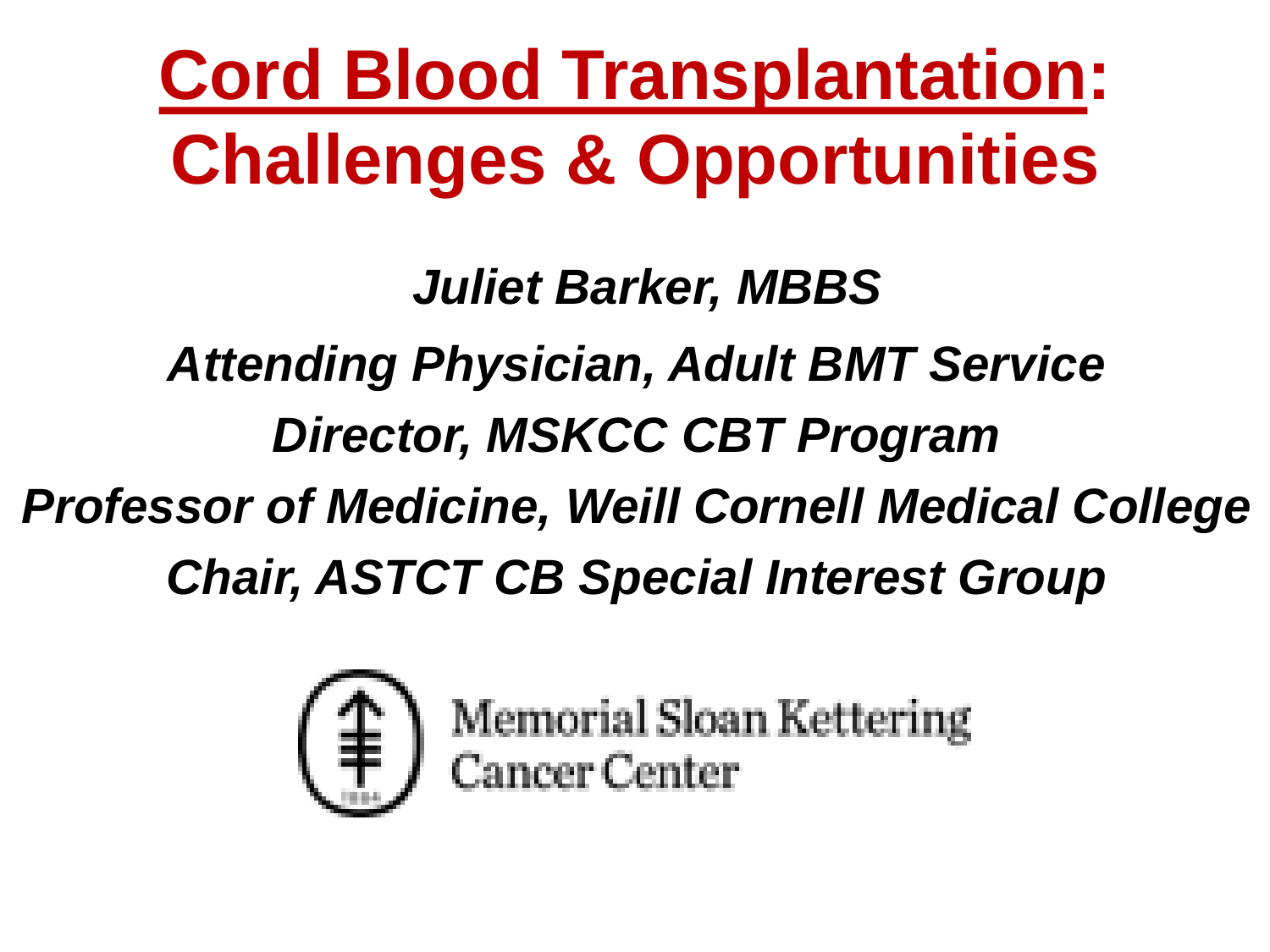# **1) Benefits of CB as an Alternative Stem Cell Source:**

# **Outstanding Results in Centers of Expertise**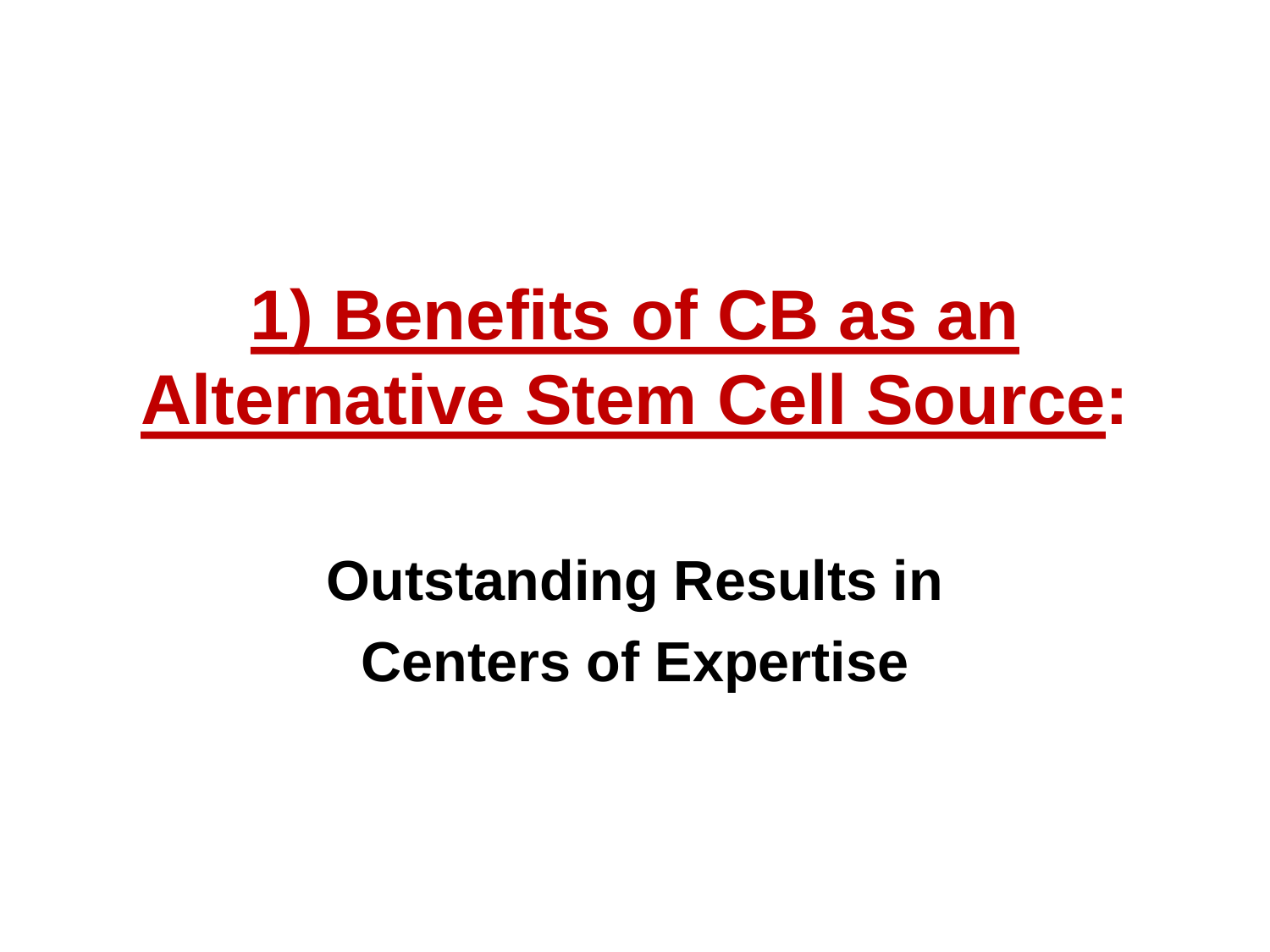# **Strategies to Reduce Mortality**  *without* **Expansion**



•**Optimal unit selection: quality, CD34+ dose & 8 allele HLA-match.**

•**Expert management to prevent/ treat complications: eg PES, aGVHD, CMV.**

*Barker et al, BBMT 2017, Scaradavou et al, BBMT 2020, Politikos et al, BBMT 2020*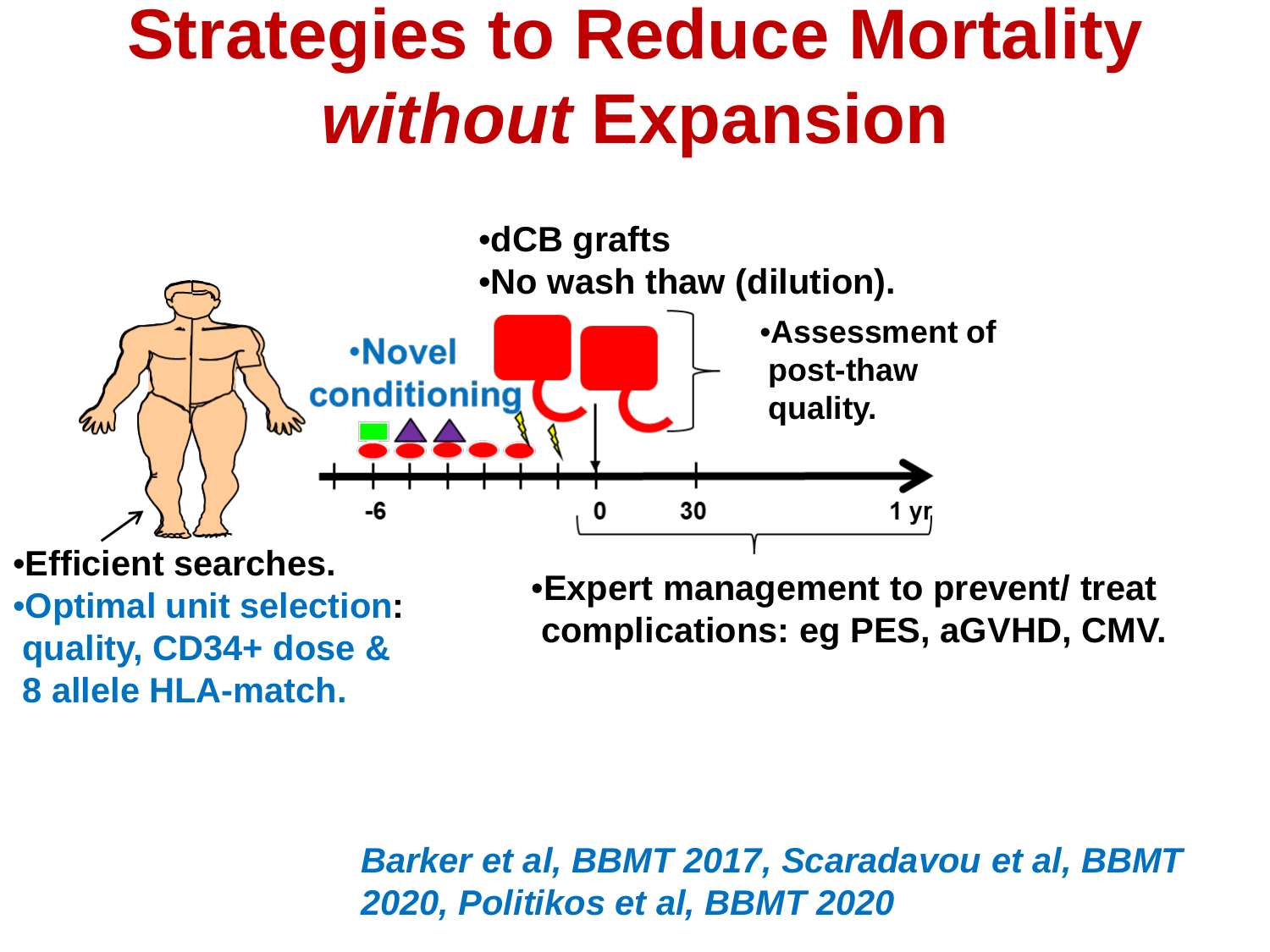## **Adult Double Unit CBT at MSKCC (n = 90)**

**2014-2017, median 47 yrs (range 21-63), 68% acute leukemia Intermediate intensity conditioning Cy 50/ Flu 150/ Thio 10/ TBI 400 HLA-match: median 5/8** 



*Barker et al, MSKCC 2020 (manuscript under review)*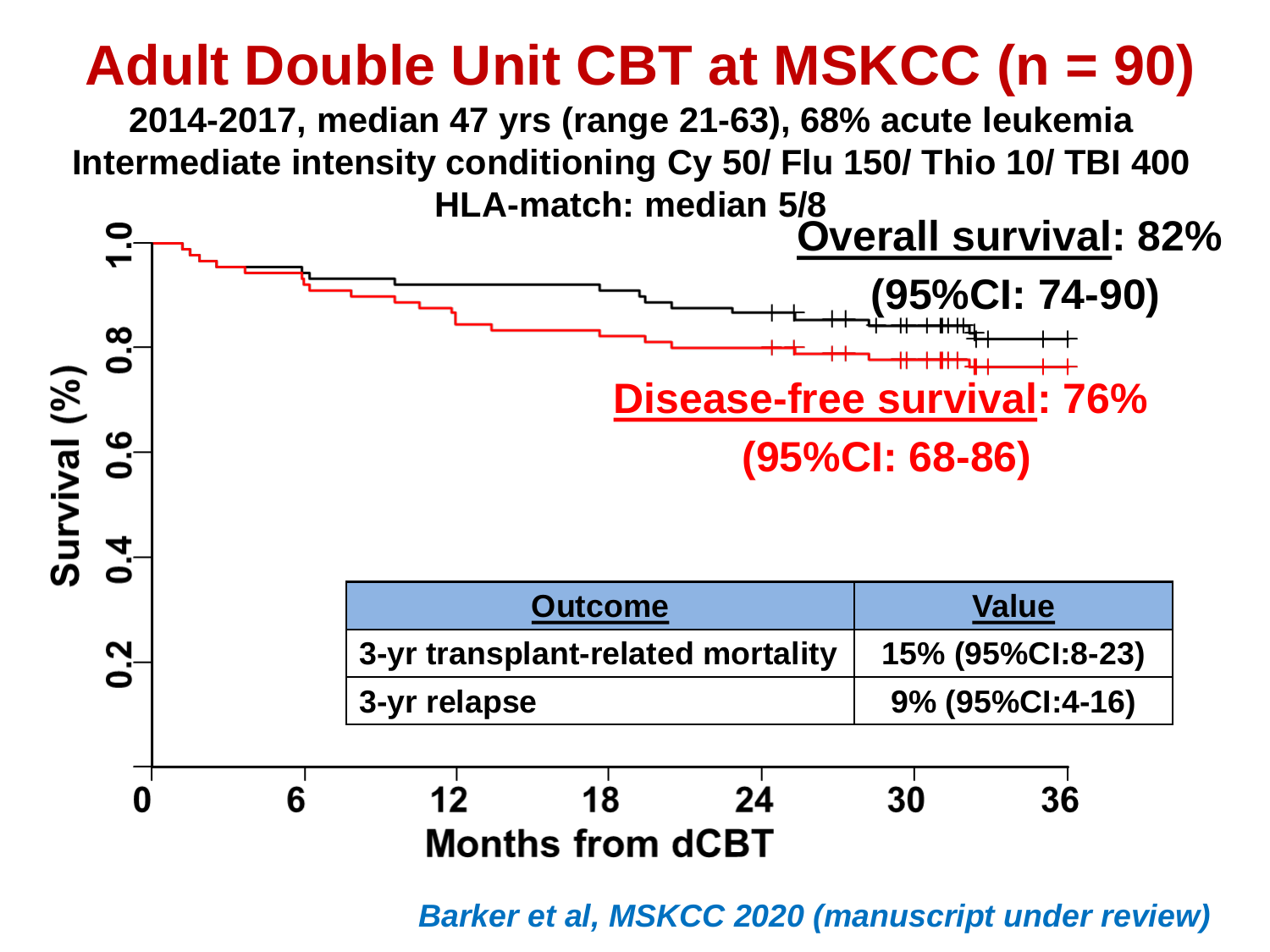# **Adult Double Unit CBT (n = 90) 3-Year Disease-free Survival by Ancestry**



\* Reflects full or part non-European origins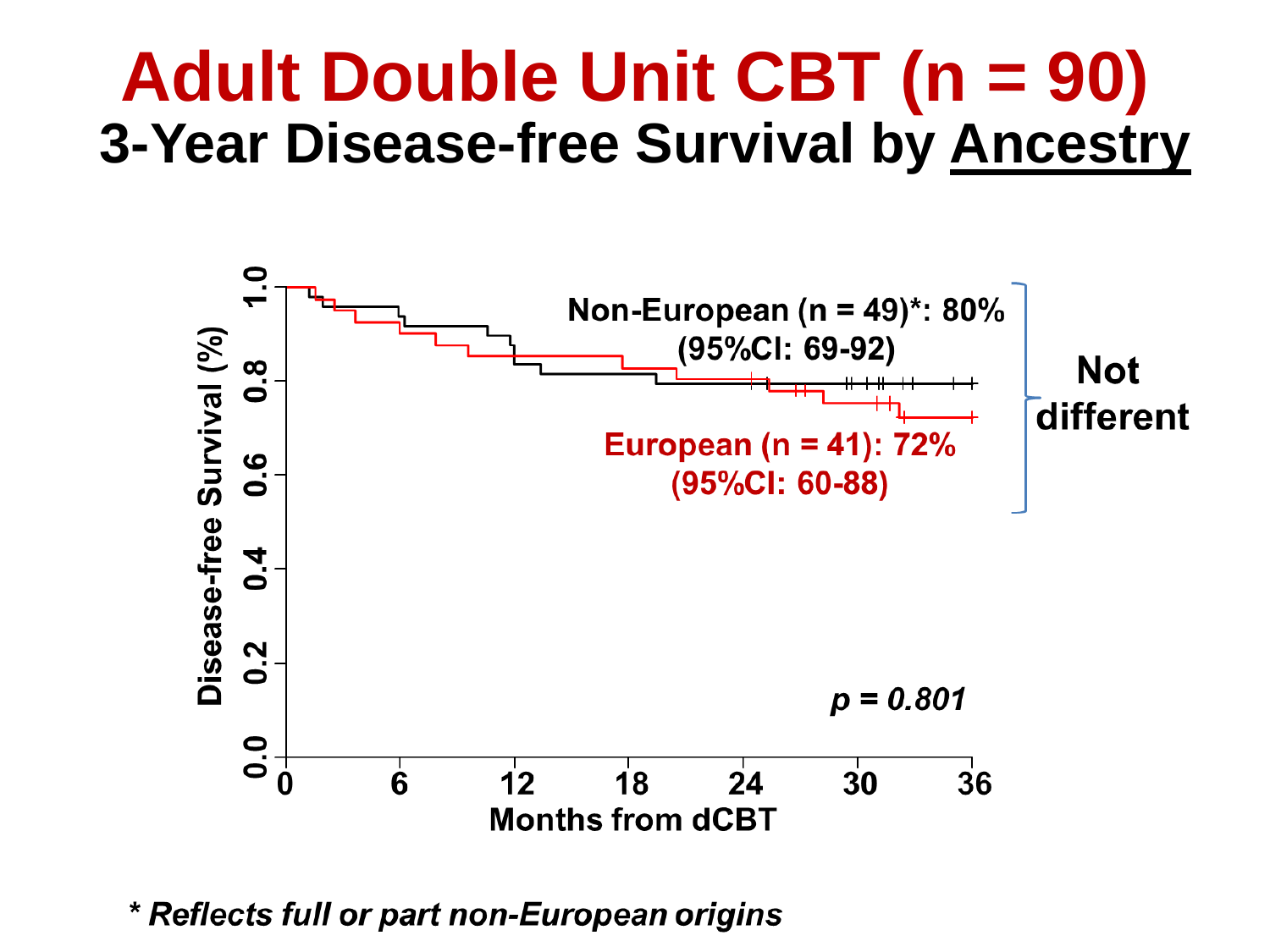#### **3-Year Disease-free Survival (n = 90) Engrafting Unit Donor-Recipient HLA-Match**

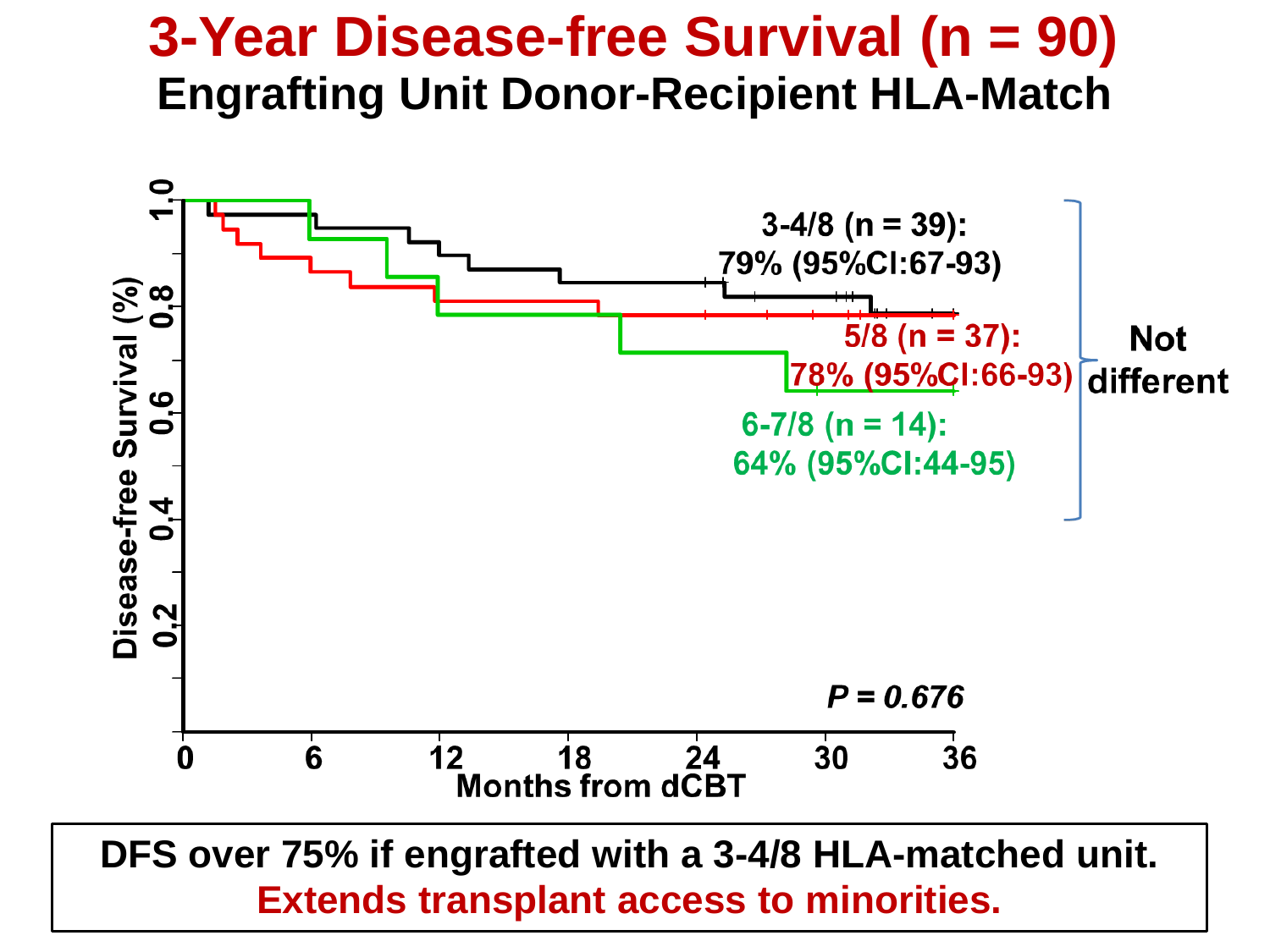#### **3-Yr DFS if Acute Leukemia in Remission (n = 52) by Minimal Residual Disease (MRD) Status**

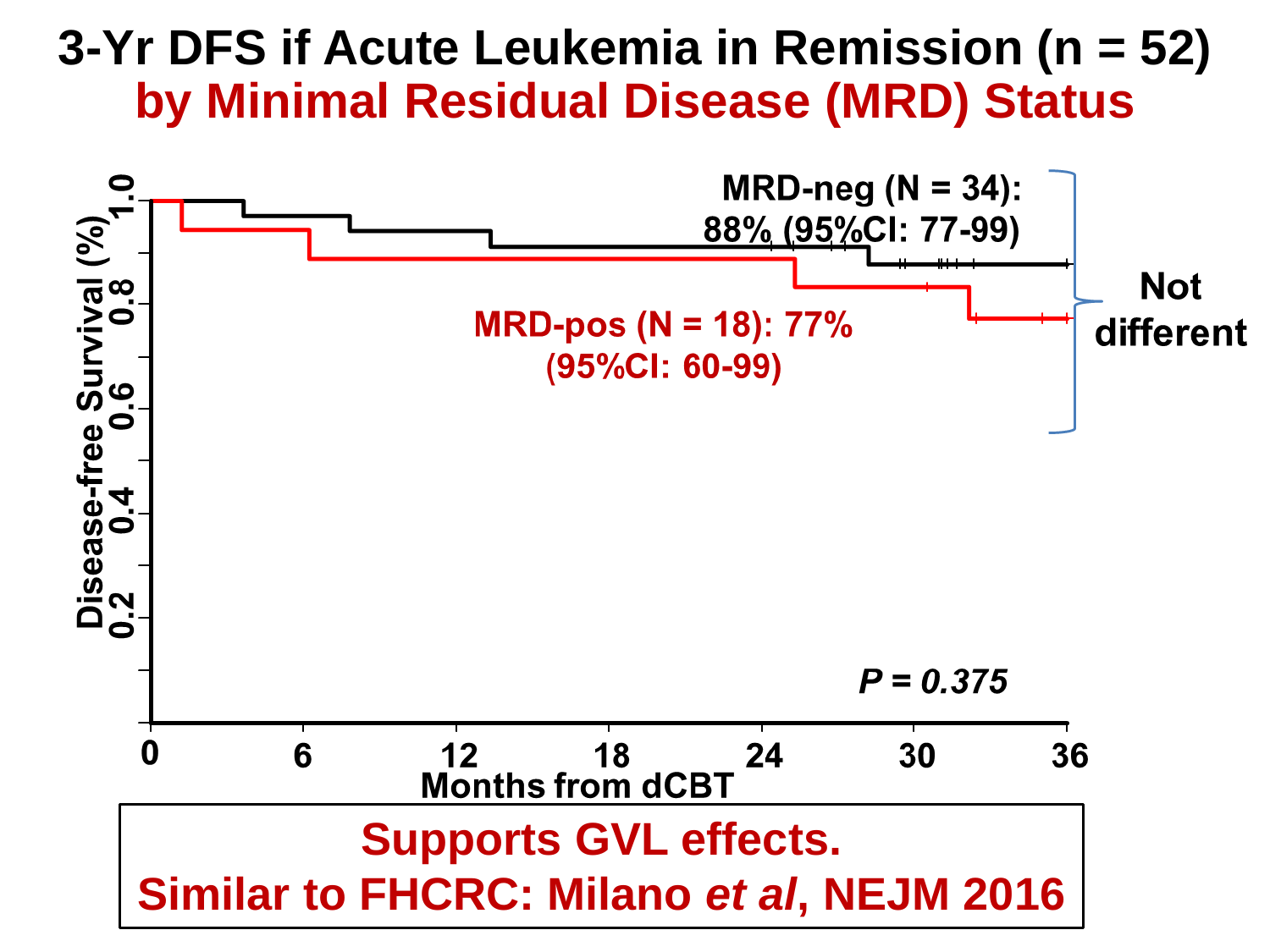

•**Efficient searches.**  •**Unit selection: quality, CD34+ dose & 8 allele match.**

•**Prevention & therapy: PES, aGVHD, CMV.**

**- Achieved** *without* **graft engineering. Makes CBT a ROUTINE procedure.** 

**- Long-term advantages: very low rates of chronic GVHD & relapse.**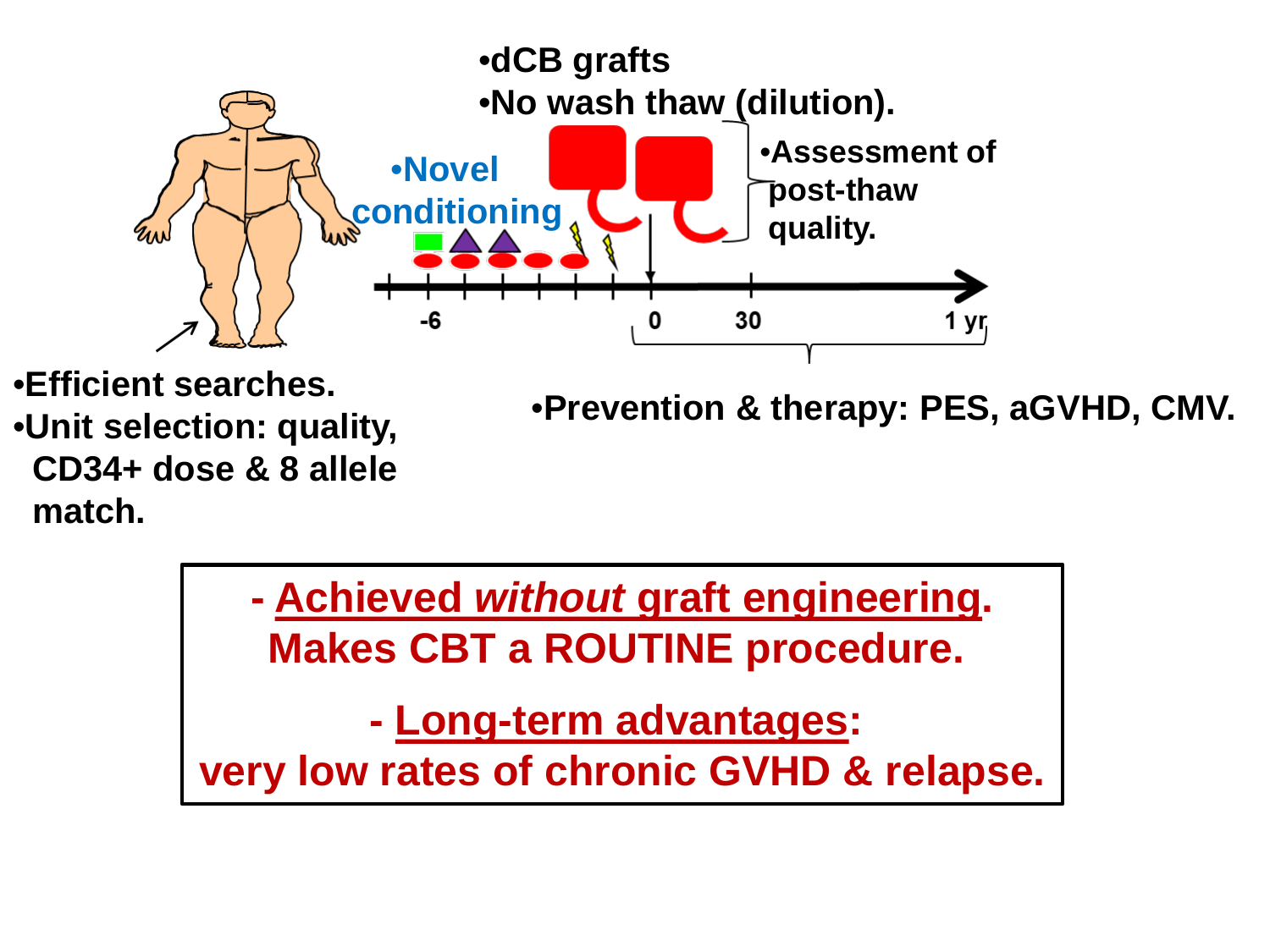**These survival outcomes rival those of any adult donor stem cell source.**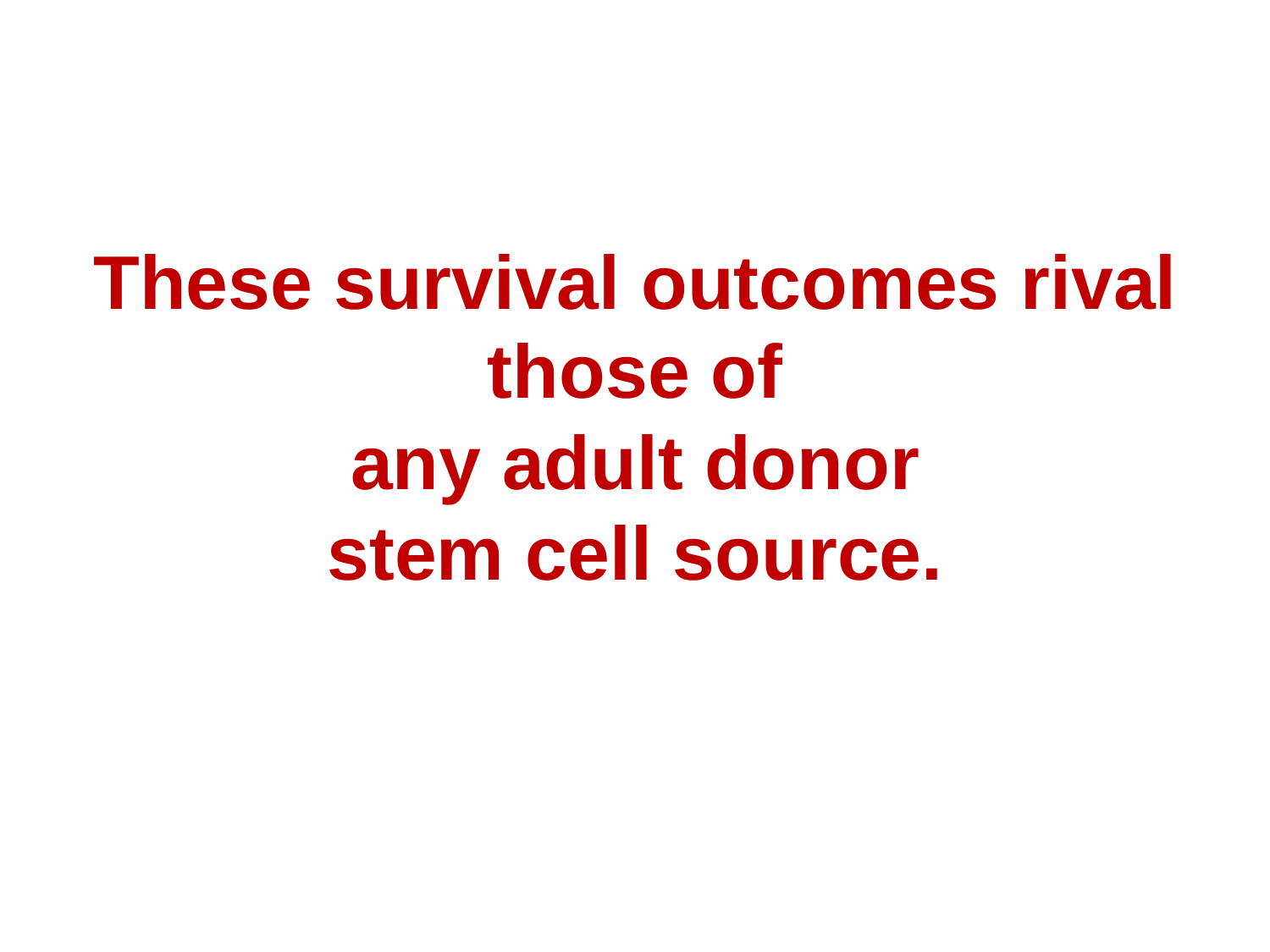#### **Pitfalls of BMT CTN 1101: Non-myeloablative CB vs Haplo Transplants**

- **NMA ("mini") CBT published in 2003\*.**
- **MSK: Abandoned for acute leukemia & myeloid malignancies in 2007: trial results no longer relevant.**
- **Insufficient attention to ensuring center expertise & incorporation of optimal practices eg. unit selection.**
- **2-yr progression-free survival (primary endpoint) not different: CBT 35%** *vs* **haplo 41% (p = 0.409) ….***but***….. concluded trial results favor haplo.**

#### **Emphasis should be how to make each one better.**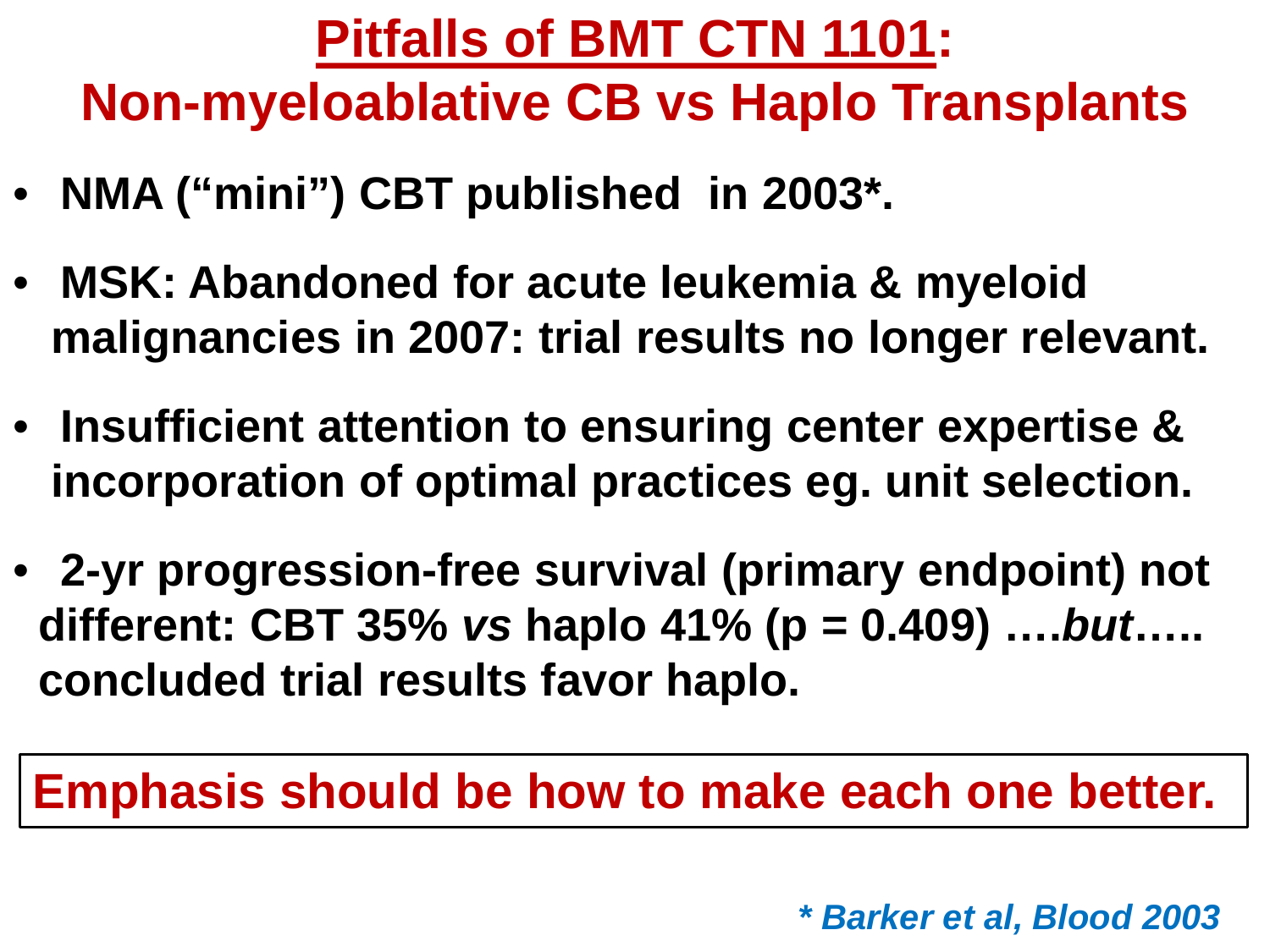#### **Two Recent Ablative Transplant Series**

| <b>Characteristics/</b>         | Double unit CB (n = 90)      | Haplo BM $(n = 96)$               |  |
|---------------------------------|------------------------------|-----------------------------------|--|
| <b>Outcomes</b>                 | Barker et al, 2020           | Symons et al, 2020                |  |
| Age, median                     | 47 years (range 21-63)       | 42 years (1-65)                   |  |
| <b>Acute leukemia</b>           | 61(68%)                      | 66 (69%)                          |  |
| rDRI: low-intermediate          | 68 (76%)                     | 67 (70%)                          |  |
| <b>Prep. intensity</b>          | <b>Intermediate</b>          | <b>High</b>                       |  |
| Day to Neuts/ Plats             | 22 (advantage)/ 40 days      | 24/29 days (advantage)            |  |
| <b>Engraftment: Neut/ Plats</b> | 98% (advantage) 91%          | 91%/87%                           |  |
| aGVHD: 2-4/3-4                  | +180: 90%/ 24%               | $+100: 11\% / 4\%$<br>(advantage) |  |
| <b>cGVHD</b>                    | 3 years: 7% (advantage)      | 1 year: 15%                       |  |
| <b>TRM</b>                      | 3 years: 15%                 | 1 year: 11%                       |  |
| 3 Yr-Relapse                    | ****** 9% ****** (advantage) | 43%                               |  |
| 3-Yr overall survival           | 82% (advantage)              | <b>54%</b>                        |  |
| 3-Yr event-free survival        | 76% (advantage)              | 49%                               |  |

\* *Red = advantage, marked in table*

**Supports multi-center investigation of dCBT**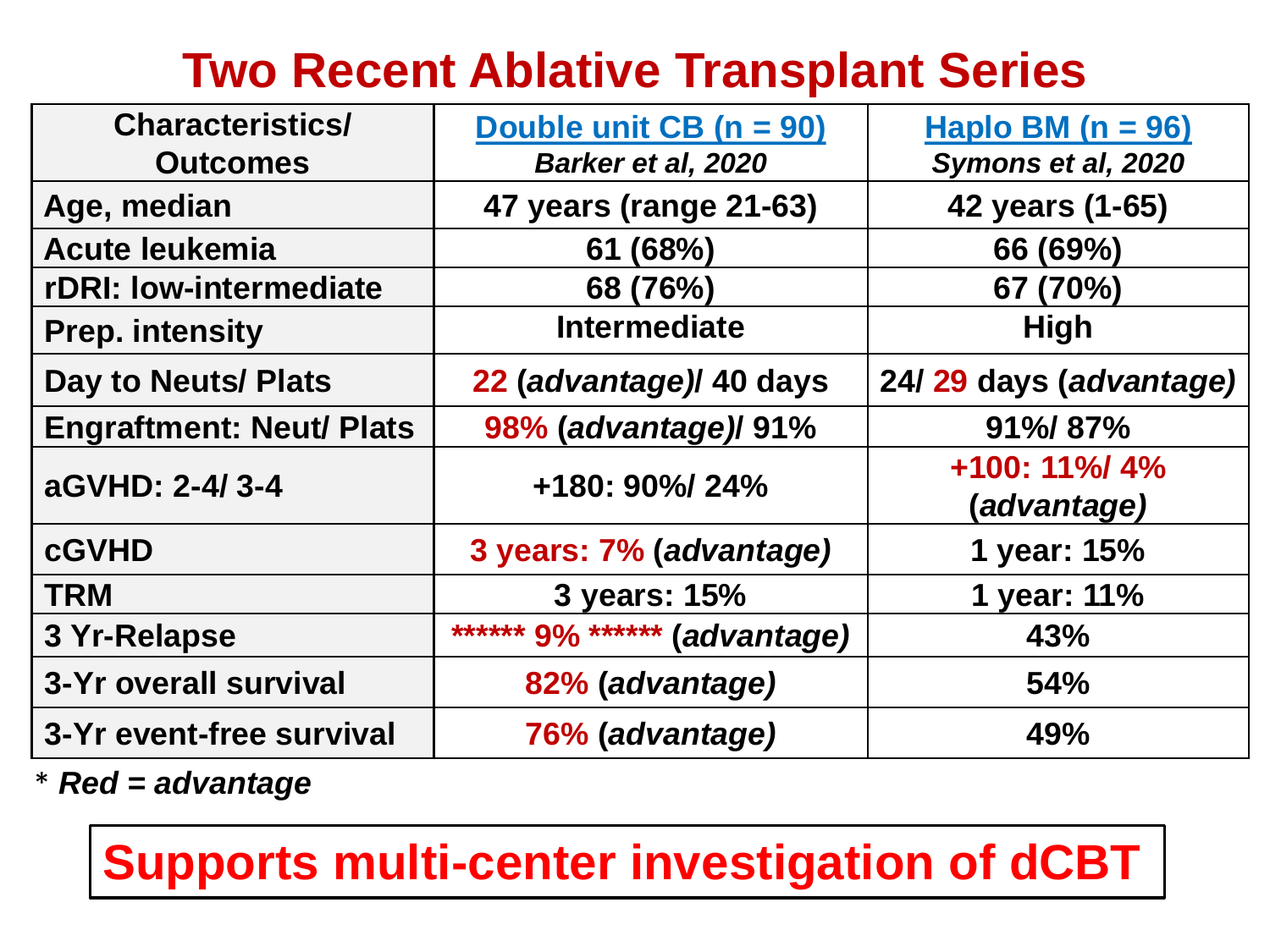# **2) Benefits of CB: Extension of Access to Racial & Ethnic Minorities**

*Includes those without other donor options*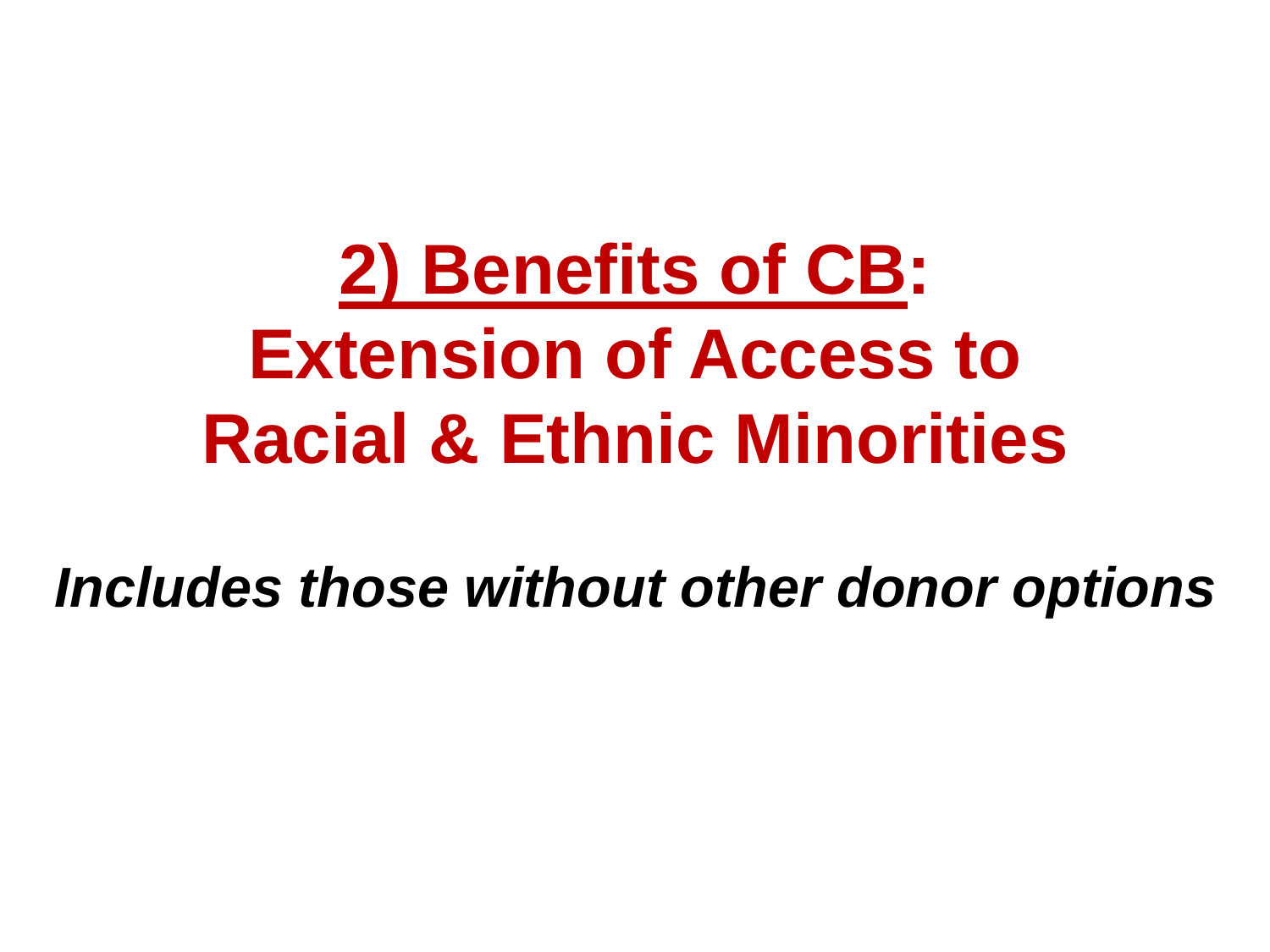#### **Access to Matched Adult Unrelated Donors:**  *Is it Improving?*



#### *Barker et al, Blood Advances 2019*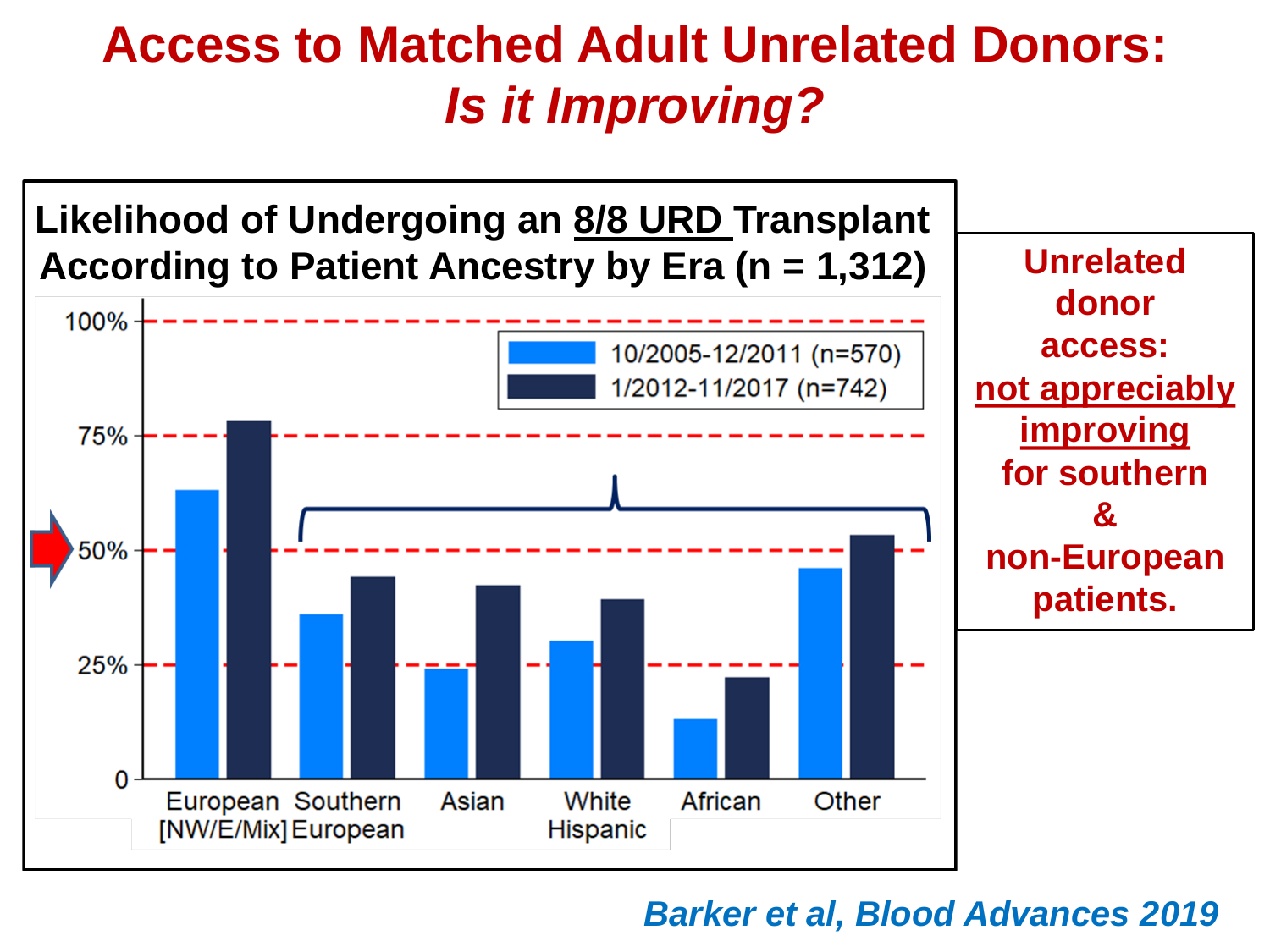### **U.S. Population Becoming More Diverse**

| Young            | 8/8 URD match rates falling             |  |  |  |
|------------------|-----------------------------------------|--|--|--|
| <b>Patients:</b> | $\cdot$ 54% if patient $> 60$ yrs.      |  |  |  |
| more             | <b>VS</b>                               |  |  |  |
| diverse          | $\cdot$ 34% if patient < 20 yrs.        |  |  |  |
| Young            | <b>Less likely to match any patient</b> |  |  |  |
| <b>Donors:</b>   | $\cdot$ 48% new donors < 35 yrs.        |  |  |  |
| more             | • 60% if Asian/ Hispanic.               |  |  |  |
| diverse          | • 78% if Black.                         |  |  |  |

*Data courtesy of NMDP Be the Match, 2018* 

**- Matched URD access will get worse. - Not all patients have even mismatched URDs. - Workup of MM URD can delay transplant.**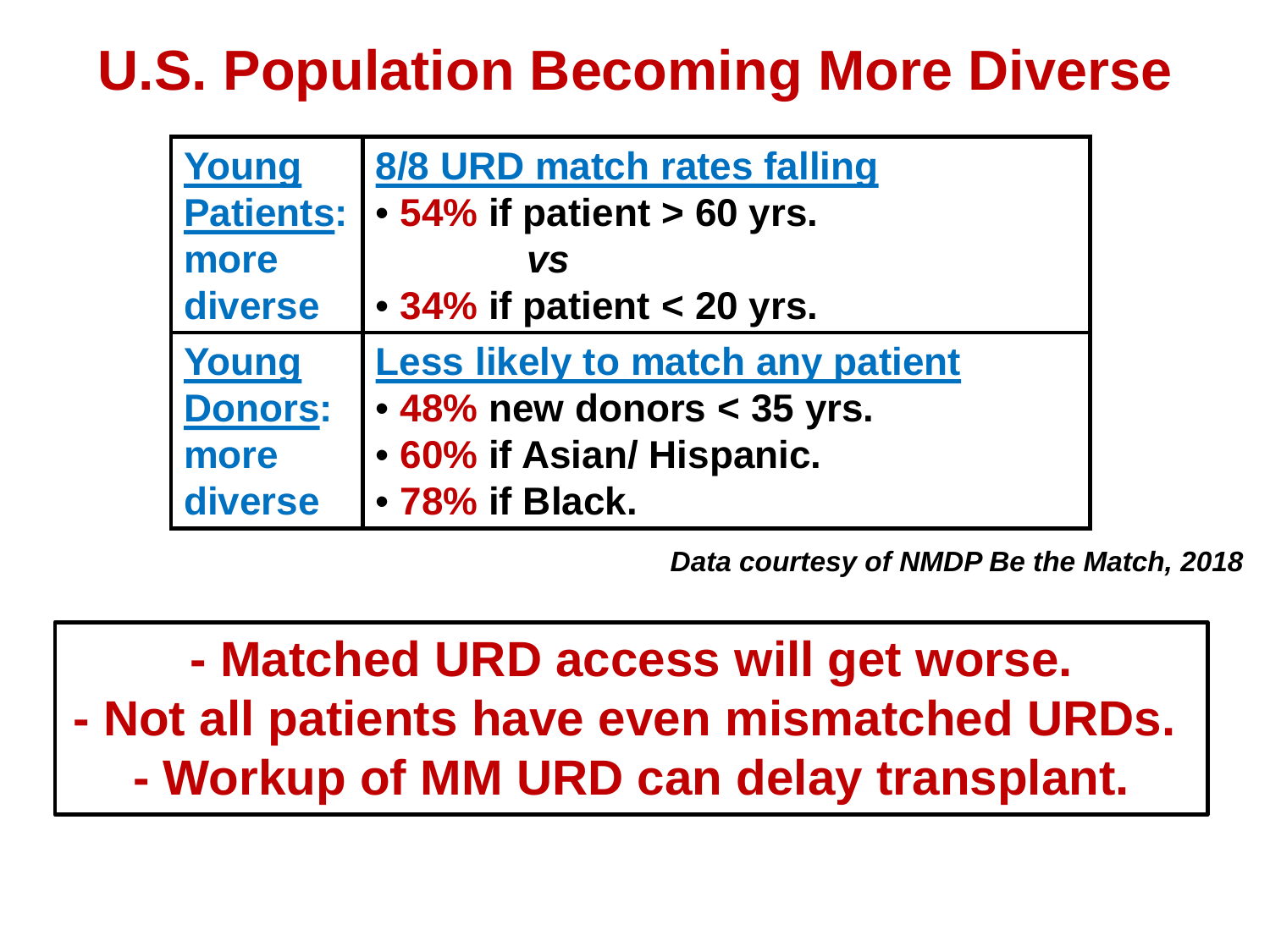### **Does Everyone have a Haplo Donor?**

- **Haplo donor availability can have limitations:**
	- **- donor not fit or socio-economic restrictions.**
	- **- if donor is a minor or older adult.**
	- **- delays if must work-up multiple donors.**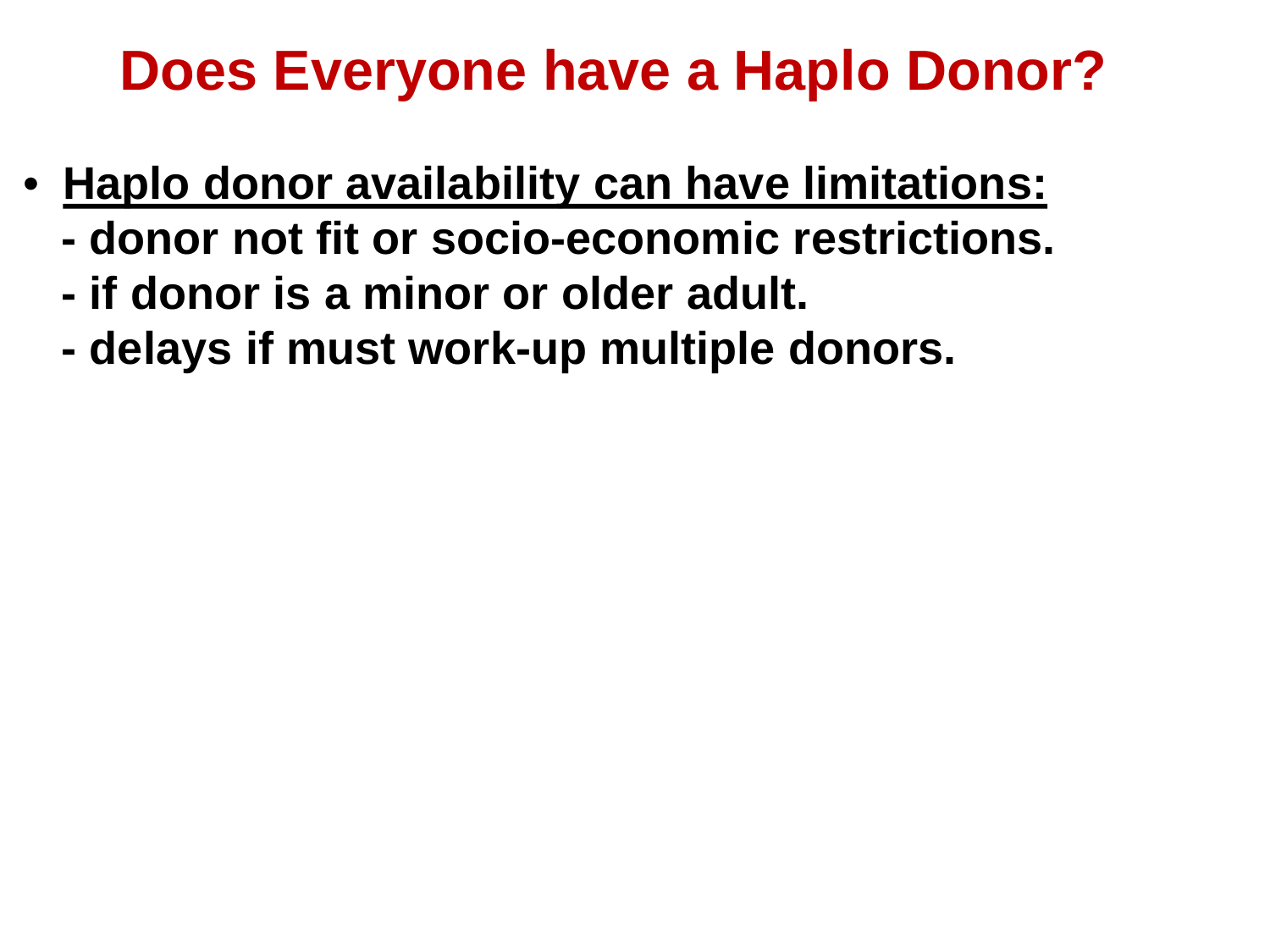### **Does Everyone have a Haplo Donor? 2**

- **Haplo donor availability can have limitations:**
	- **- donor not fit or socio-economic restrictions.**
	- **- if donor is a minor or older adult.**
	- **- delays if must work-up multiple donors.**

### **MSK Haplo Donor Availability by Patient Ancestry**

**81 patients without 8/8 URD evaluated for haplo donors. Haplo donors targeted by recipient DSA allowed.** 

| <b>Ancestry</b>                       | $N$ (%) of Group with       |              |
|---------------------------------------|-----------------------------|--------------|
| (N, % of total patients)              | <b>Suitable Haplo Graft</b> | <b>Value</b> |
| European ( $n = 37, 46\%$ )           | 31/37 (84%)                 | 0.008        |
| Other Non-European ( $n = 28, 34\%$ ) | 23/28 (82%)                 | 0.008        |
| African ( $n = 16, 20%$ )             | 7/16 (44%)                  | 0.008        |

**Less than half of African patients had suitable haplos**

*Kosuri et al, BBMT 2017*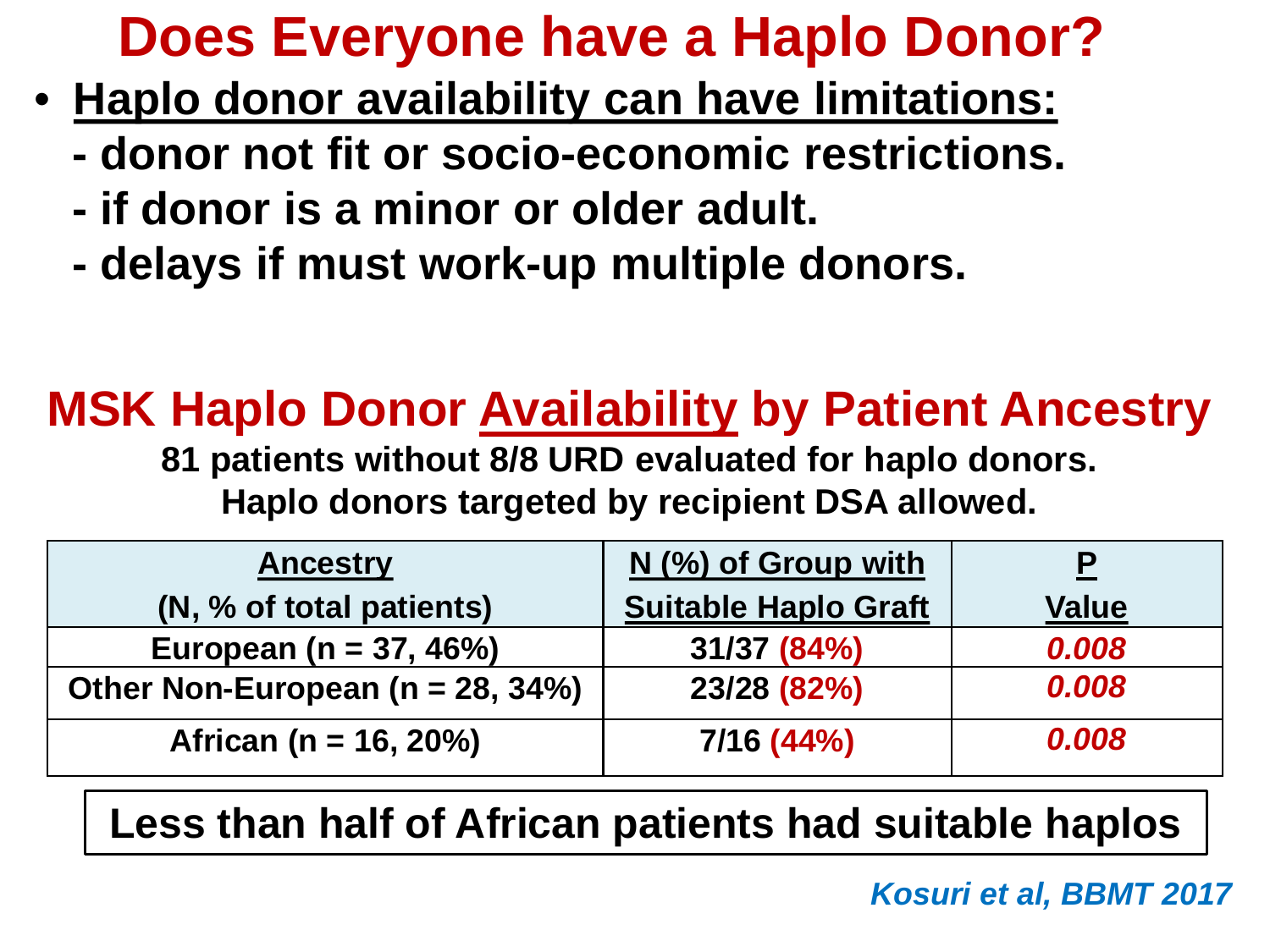### **MSK: Transplant by Patient Ancestry (n = 1,312)**



**> 50% CBTs (n = 319) had non-European ancestry. CB extends access to all.**

*Barker et al, Blood Advances 2019*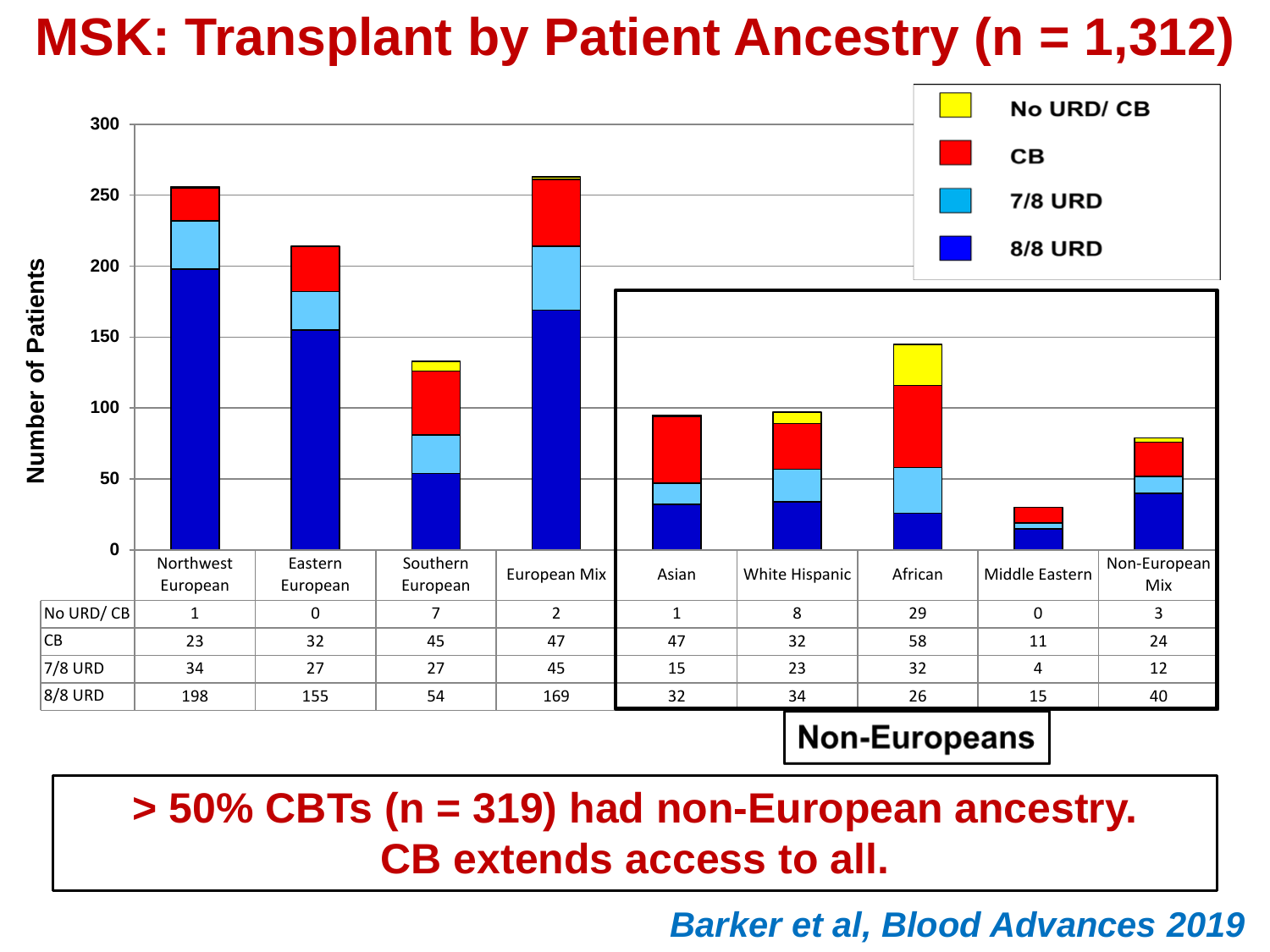# **3) Benefits of CB: Rapid availability & obtaining graft is easy & flexible.**



#### **Important alternative if supply chain disruption**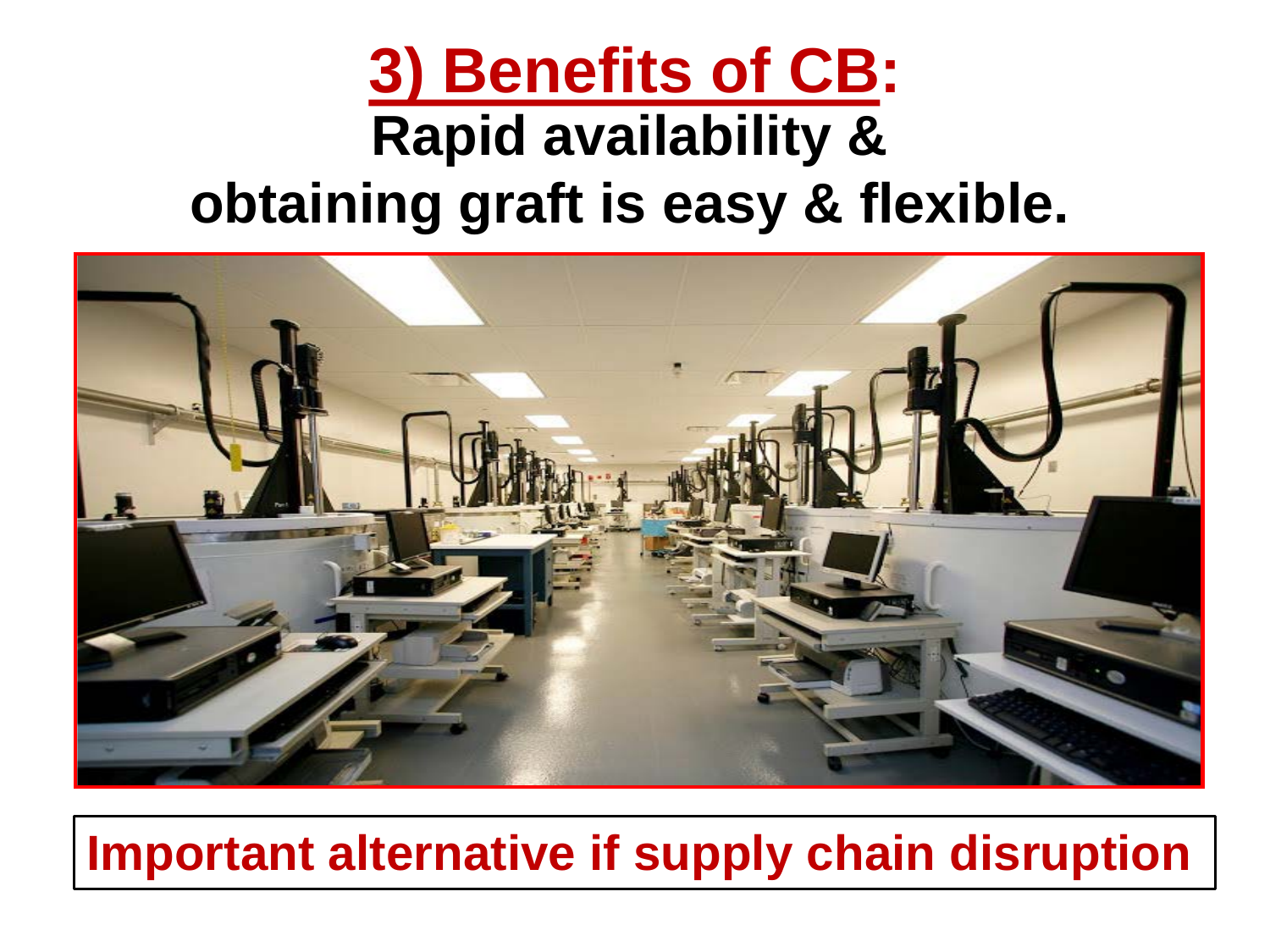# **What Do I Mean?:**

#### **Timeline for Urgent CBT with Domestic Units**

| <b>Mon</b>                                                                        | <b>Tues</b> | <b>Wed</b>           | <b>Thurs</b>      | <u>Fri,</u> | <b>Sat-Sun</b> |
|-----------------------------------------------------------------------------------|-------------|----------------------|-------------------|-------------|----------------|
| <b>EVALUATE PATIENT: obtain HLA typing/antibodies (rush), preliminary search,</b> |             |                      |                   |             |                |
|                                                                                   |             |                      |                   |             |                |
| $-17$ to $-15$                                                                    |             | $-14$ to $-13$       |                   |             |                |
| Finalize work-up & unit selection.                                                |             | <b>CLEAR PATIENT</b> |                   |             |                |
| $-10$                                                                             |             |                      | $-7$              |             |                |
| Give                                                                              |             | Unit( $s$ )          | Unit(s) arrive    |             |                |
| clearance                                                                         |             | arrive               | <b>ADMIT</b>      |             |                |
| to ship                                                                           |             | <b>PATIENT</b>       |                   |             |                |
|                                                                                   |             |                      | 0                 |             |                |
|                                                                                   |             |                      | <b>TRANSPLANT</b> |             |                |
|                                                                                   |             |                      |                   |             |                |

#### **Fastest stem cell source to procure**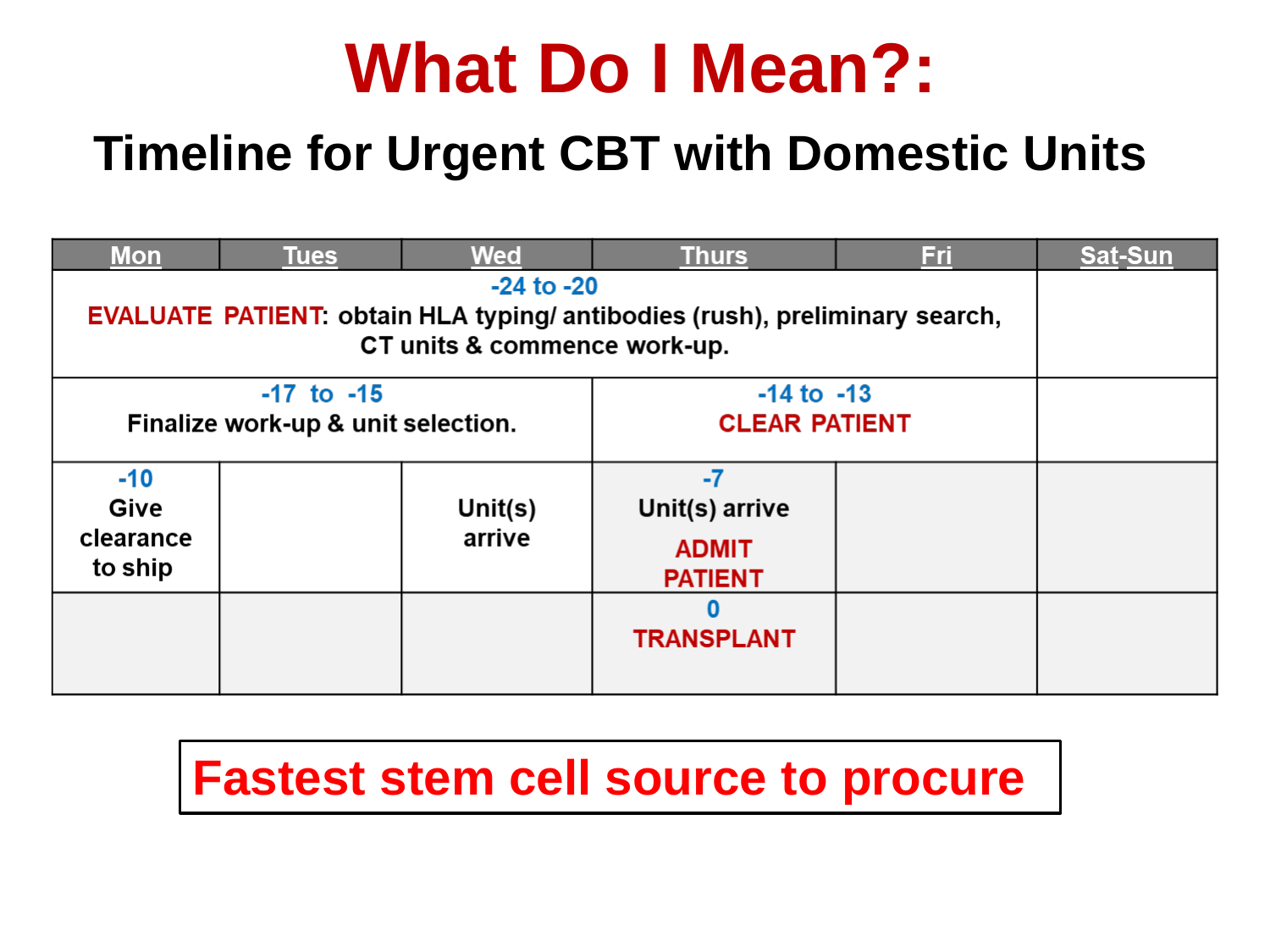**Strong argument in favor of continuing CB transplants.**

# **Problem: contraction in CBT activity.**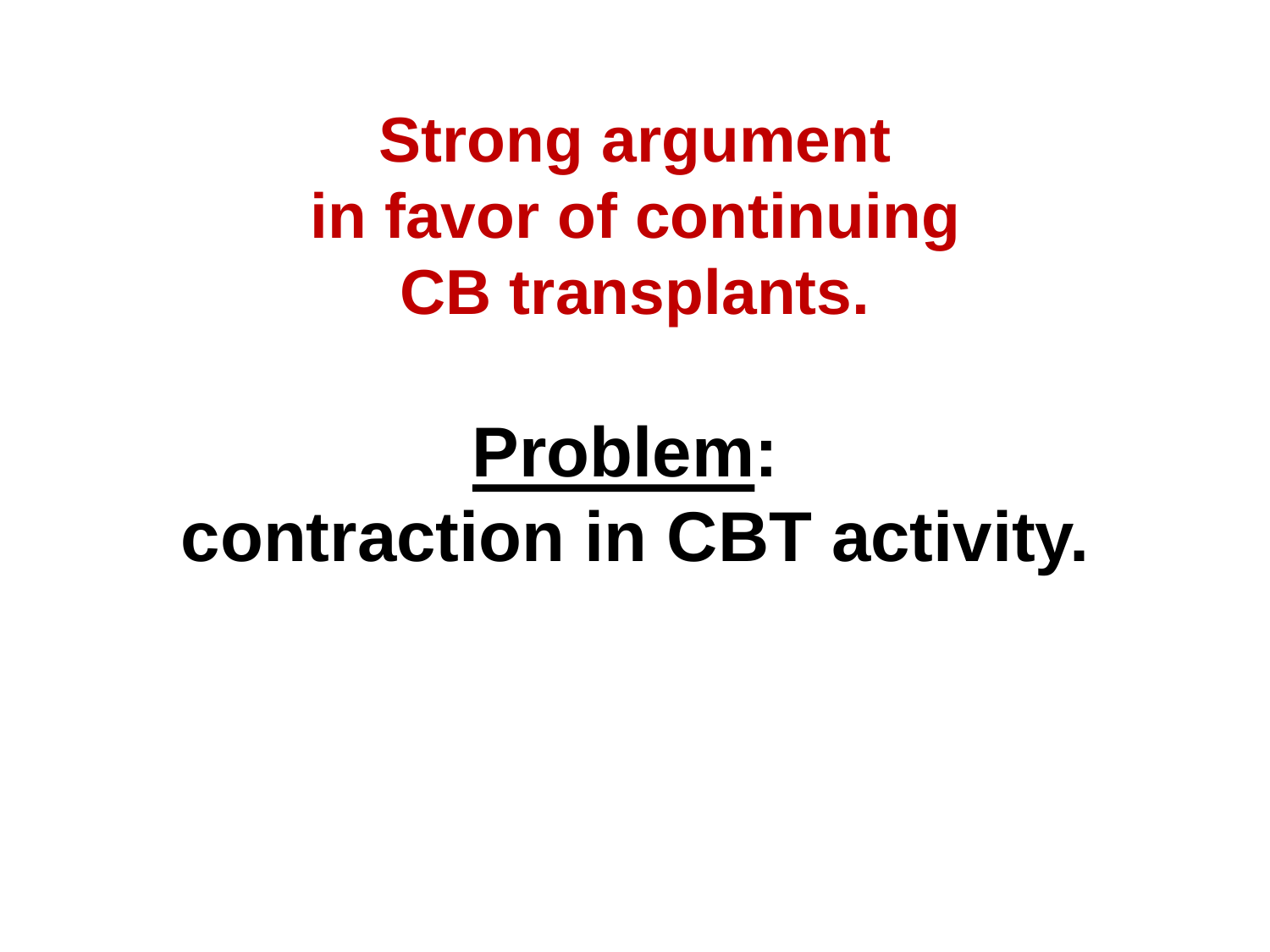### **CBT has Declined: Need to Increase Interest, Ease & Expertise**



• **Optimal CB unit selection. . (Will help)**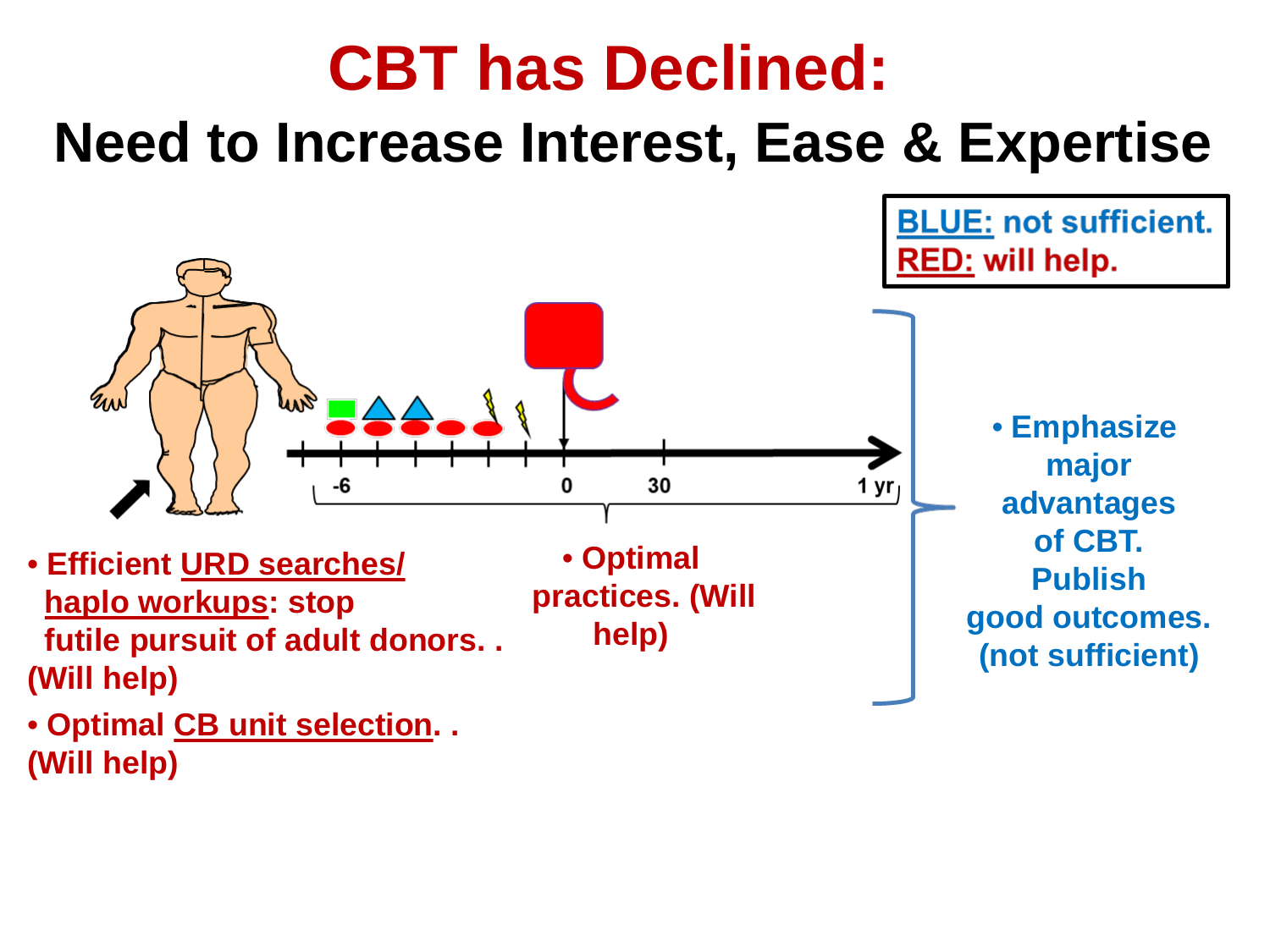

**Problem: nearly 80% of U.S. centers have little or no CBT experience\*: will further compromise CBT activity & outcomes** *and* **CBT has lost momentum**

*\*Data courtesy of NMDP Be the Match, 2019*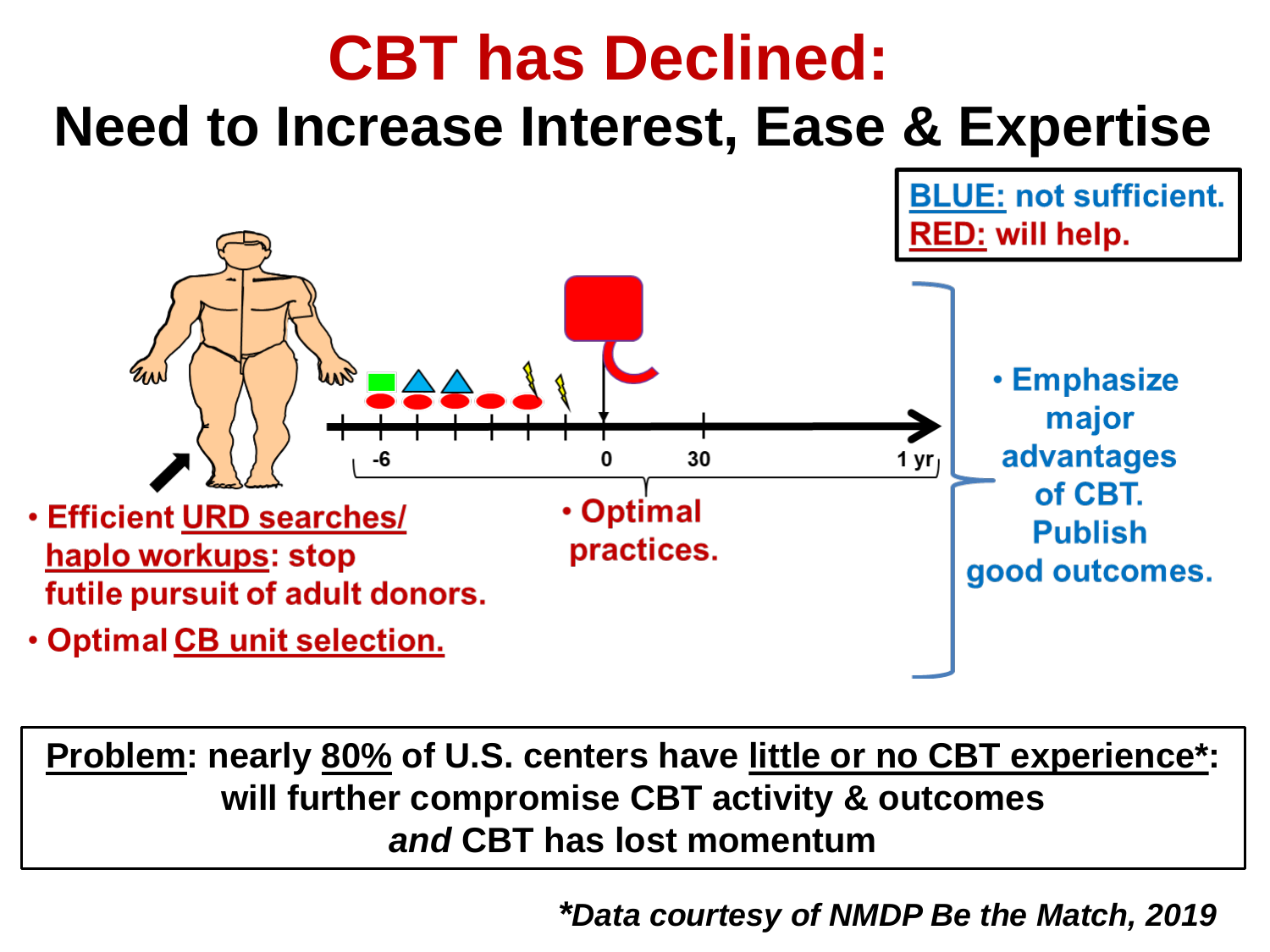### **2020 ASTCT Cord Blood Guidelines Initiative**



# **Will not be enough to save CBT**

*\* Published in BBMT, 2020 \*\* Submitted for publication, 2020*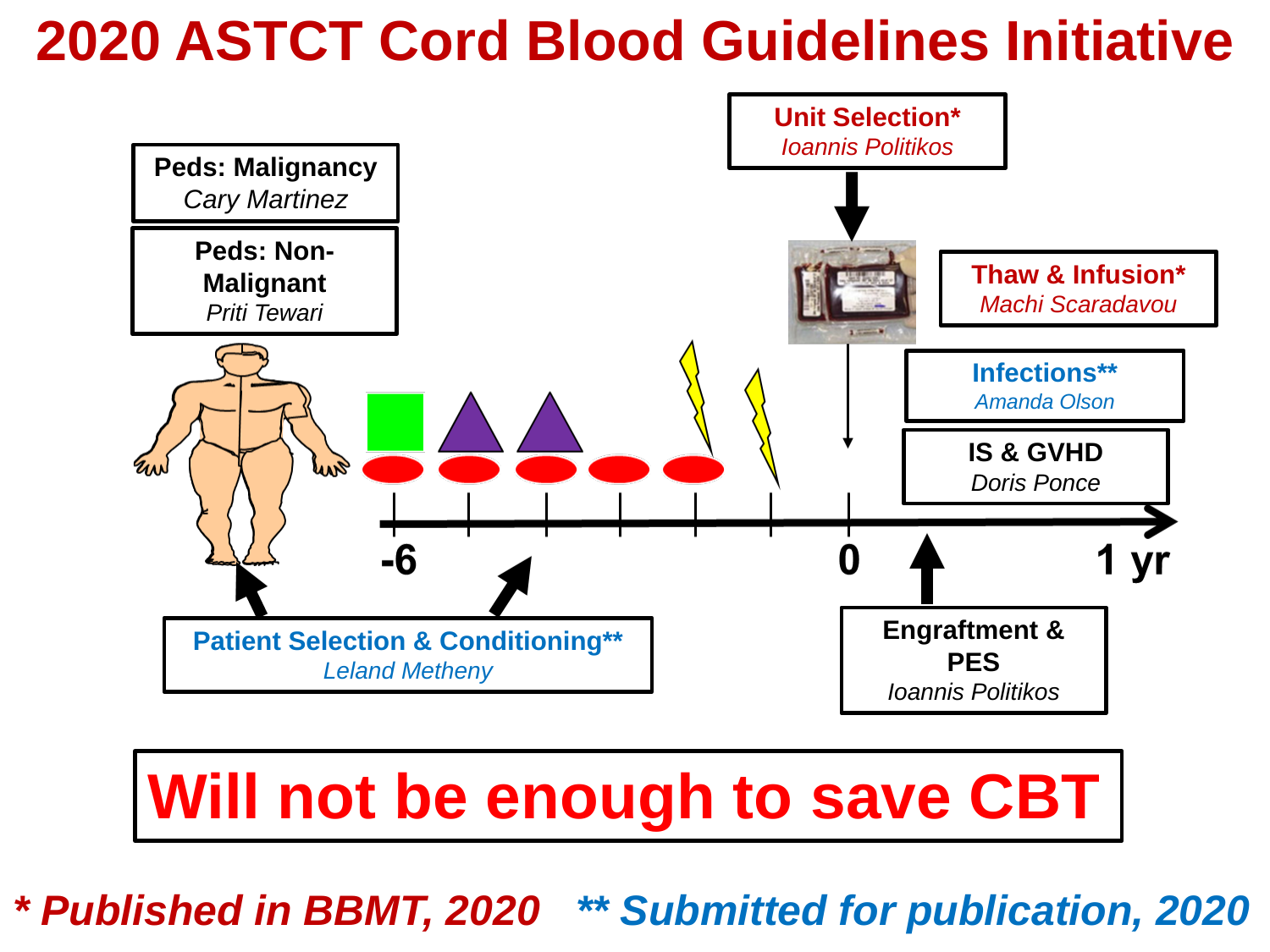**Conclusions**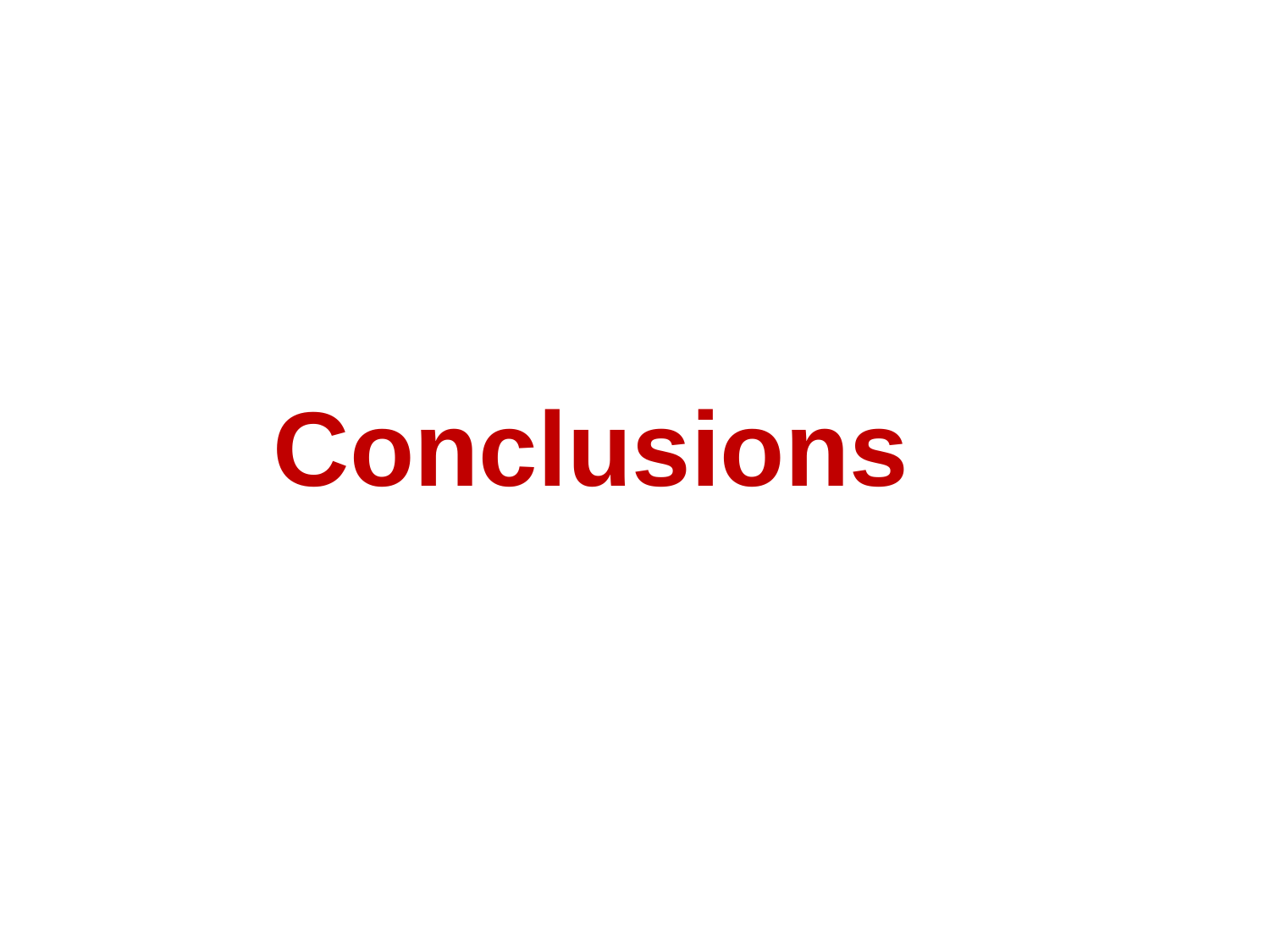- **Cryopreserved quality HSC source for majority regardless of race.**
- **Loss of CB will discriminate against racial & ethnic minorities seeking potentially curative treatment.**
- **Contains immune effectors & other populations: can generate cell therapies to treat cancers & other diseases.**
- **National resource: can use in supply chain disruptions eg radiation accidents, dirty bombs or pandemics.**
- **Results of BMT CTN mini CB** *vs* **haplo not relevant to current practice.**

#### **U.S. CB Inventory must be preserved** *and*  **the ability to do CBTs maintained & supported.**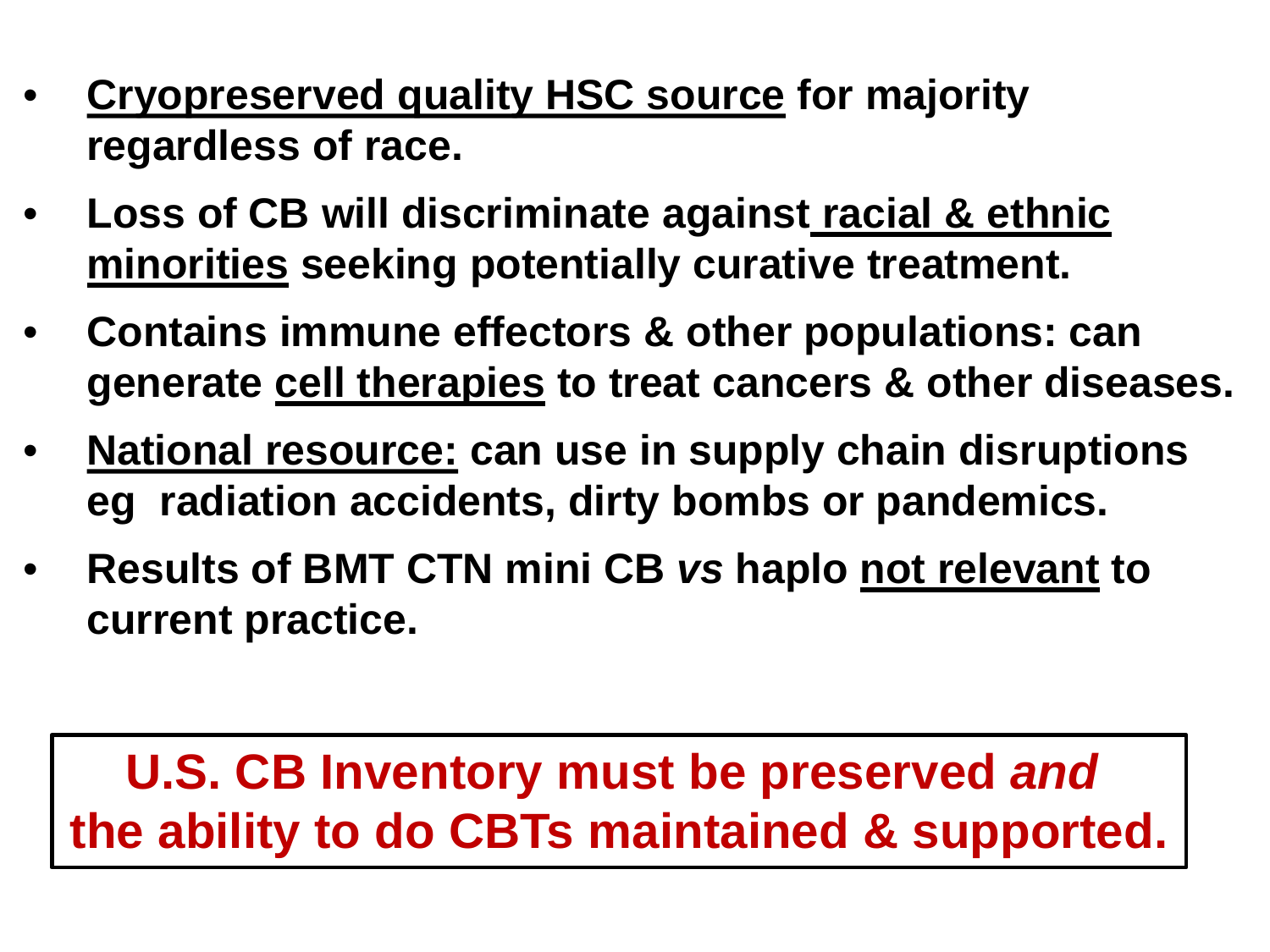# **National Initiative to Optimize CBT**